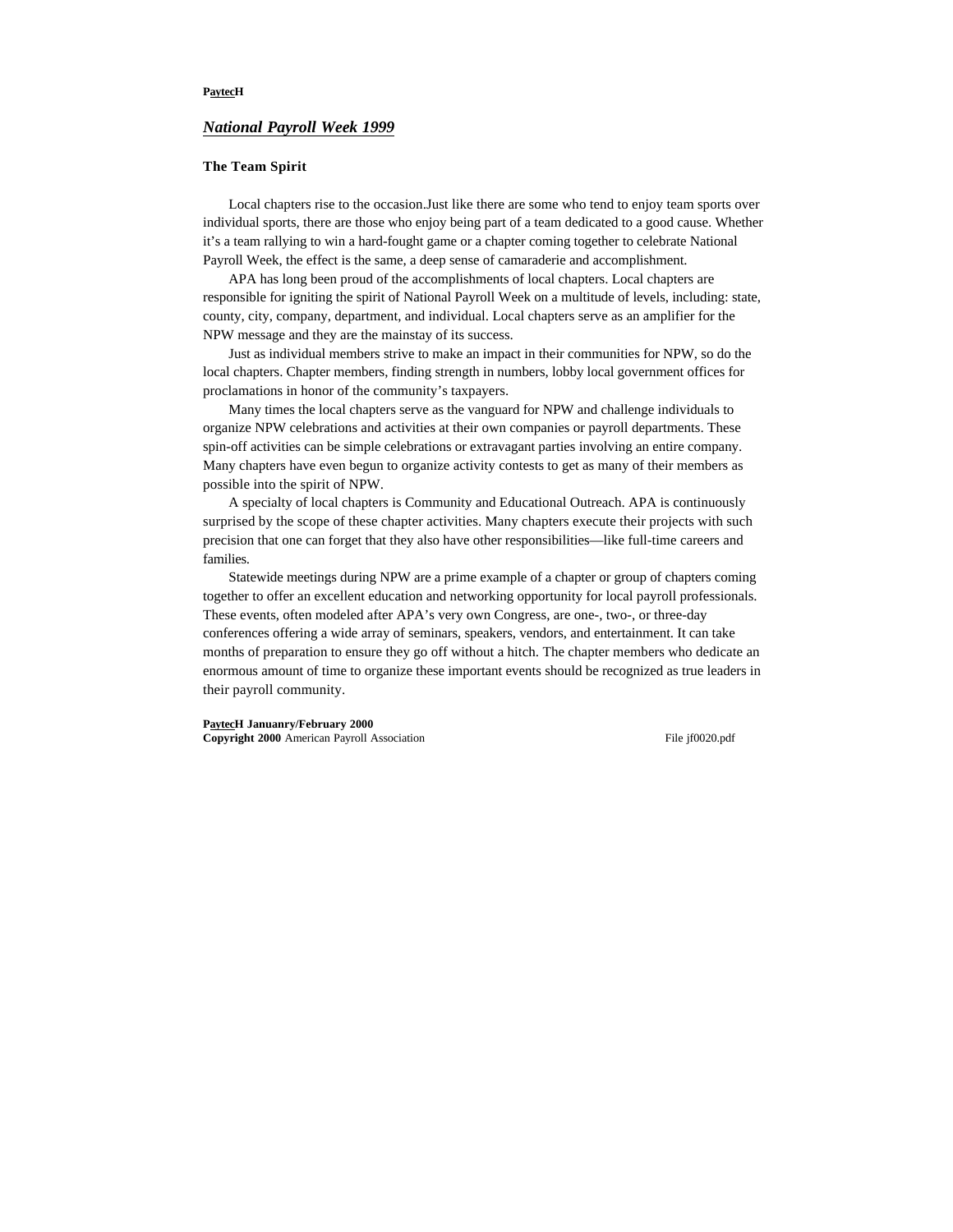Along with statewide meetings, local chapters have continued to reach out to their communities to lend a helping hand. Many chapters have organized fundraising events to benefit needy families and other community charities. With their large numbers, chapters can often make a tremendously positive difference on their community.

Local chapters also contribute to APA's annual NPW media campaign. Many of the payroll professionals who are interviewed either on television or radio are members of local chapters. Chapter members have also been known to flood radio stations with calls requesting airtime for NPW. Additionally, many chapters have done a great job of getting the local news media to spotlight their activities.

While each chapter is provided guidelines for NPW activities that include securing local proclamations, community outreach, educational outreach and more, some chapters choose to take the "NPW bull" firmly by the horns. The spirit of competition and a desire to improve their communities drive some chapters to great accomplishments.

Some of those chapters have been formally recognized for their work, but each and every chapter that participated in an NPW activity, no matter how small, is still a member of the

#### **"Winning Team!"**

This year the NPW Activity Contest has been divided into two categories, Educational Outreach/Community Service and Political/Media Outreach. The chapters that excelled in their NPW activities are…

Educational Outreach/Community Service

Platinum Award Winner — Southeastern Pennsylvania Chapter

Gold Award Winner — Columbus Area Chapter

Silver Award Winner — Greater Cincinnati and Northern Kentucky Chapter

Political/Media Outreach

Platinum Award Winner — Miami Valley Chapter of Ohio

Gold Award Winner — Dallas Chapter

Silver Award Winner — San Diego Chapter

APA would also like to recognize all of the other chapters that contributed significantly to the success of NPW. The following is APA's Chapter Honor Roll.

#### **PaytecH Januanry/February 2000**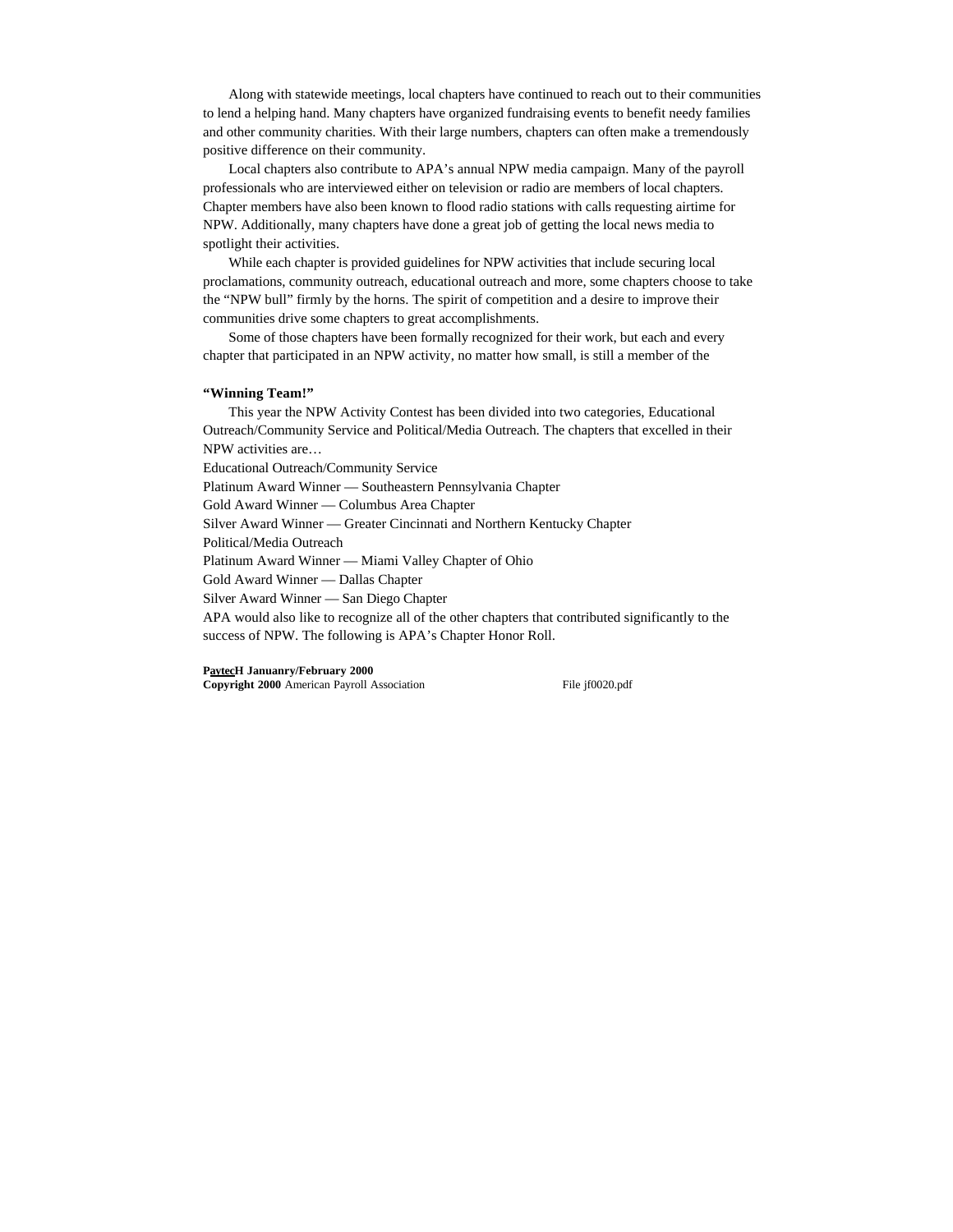Chapter Celebrations: This year's chapter celebrations consisted of picnics, dinners, baseball games, cruises and a multitude of other activities. What was the key ingredient in all these activities, you might wonder…? FUN! CenTex Chapter Central Jersey Chapter Columbus Area Chapter Dallas Chapter Flagstaff Area Chapter Greater Kansas City Chapter Greater Nashville Chapter Greater Rochester Chapter Green Mountain Payroll Association Hartford Chapter Hawaii Chapter Inland Northwest Chapter Jersey Shore Chapter Metro Phoenix Chapter Miami Valley Chapter Mid-Peninsula Chapter Nebraska Chapter Northeast Indiana Chapter Northeast Wisconsin Chapter Oklahoma City Chapter Orlando Chapter Richmond Chapter San Antonio Chapter San Diego Chapter San Francisco Bay Area Chapter South Carolina Chapter Southeast Louisiana Chapter Southeastern Pennsylvania Chapter Springfield Chapter Suncoast Bay Area Chapter Tucson Chapter Twin Tier Chapter

Utah Chapter

**PaytecH Januanry/February 2000**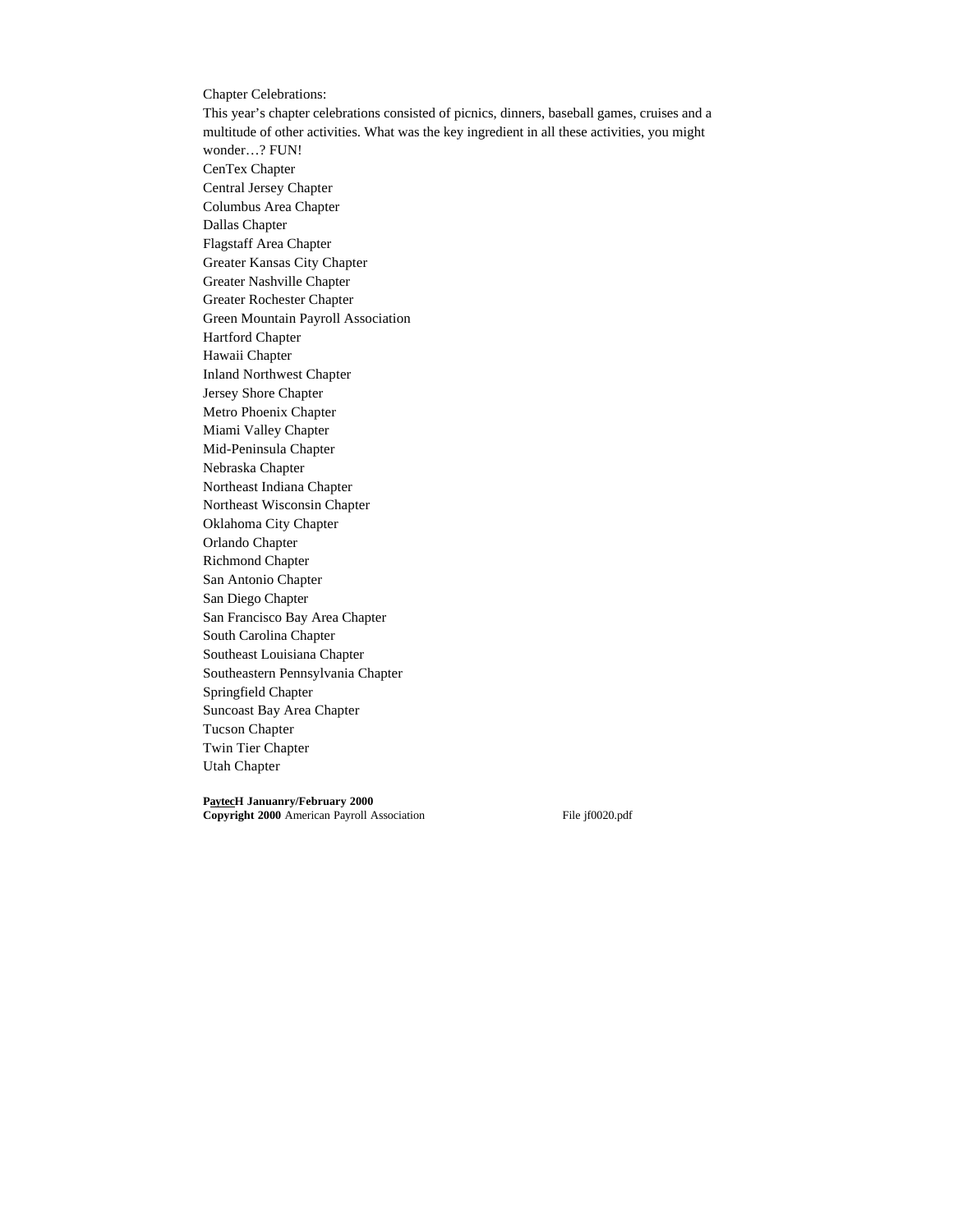Washington Metro Area Chapter Westchester Chapter Wichita Chapter

## **Proclamations:**

Proclamations speak for themselves; they clearly convey the spirit and message to the local community of their origin. Baltimore Metropolitan Chapter Chicago Chapter Columbus Area Chapter Dallas Chapter Denver Chapter Fort Worth Chapter Greater Cincinnati & Northern Kentucky Chapter Greater Milwaukee Chapter Greater Nashville Chapter Hawaii Chapter Indianapolis Chapter Inland Northwest Chapter Jersey Shore Chapter Nebraska Chapter Northern Colorado Chapter Rainier Chapter San Antonio Chapter San Diego Chapter South Carolina Chapter Southeastern Pennsylvania Chapter Susquehanna Valley Chapter Topeka Chapter Tucson Chapter Twin Tier Chapter Washington Metro Area Chapter West Michigan Area Chapter

**PaytecH Januanry/February 2000 Copyright 2000** American Payroll Association File jf0020.pdf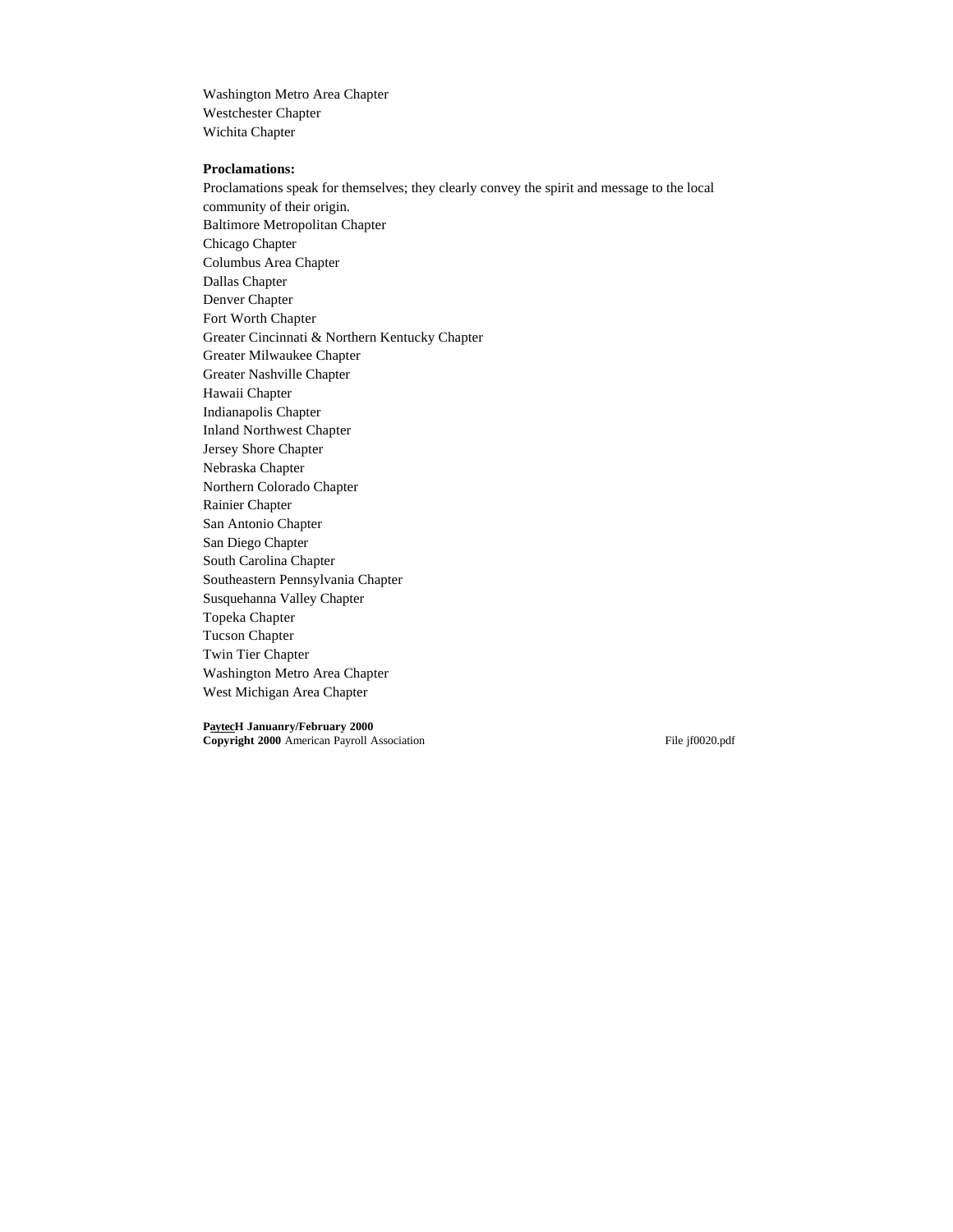### **Charity Events:**

APA chapters have once again outdone themselves in the good deeds category. Many a smile on the faces of the less fortunate came courtesy of Payroll Professionals during NPW. Columbus Area Chapter Dallas Chapter Denver Chapter Greater Kansas City Chapter Greater Nashville Chapter Hall of Fame Chapter Hawaii Chapter Indianapolis Chapter Oklahoma City Chapter San Antonio Chapter San Diego Chapter Southeastern Pennsylvania Chapter Statewide Meetings: Atlanta Chapter Central Illinois Chapter Central Jersey Chapter Chicago Chapter Denver Chapter East Bay Area Chapter Fox Valley Chapter Greater Los Angeles Chapter Greater Milwaukee Chapter Indianapolis Chapter Inland Empire Chapter Jersey Shore Chapter Memphis Chapter Northern Jersey Chapter Orange County Chapter Rainier Chapter San Diego Chapter San Gabriel Valley Chapter South Bay Area Chapter Toledo Area Chapter Western New York Chapter Western Pennsylvania Chapter Willamette Chapter **PaytecH Januanry/February 2000 Copyright 2000** American Payroll Association File jf0020.pdf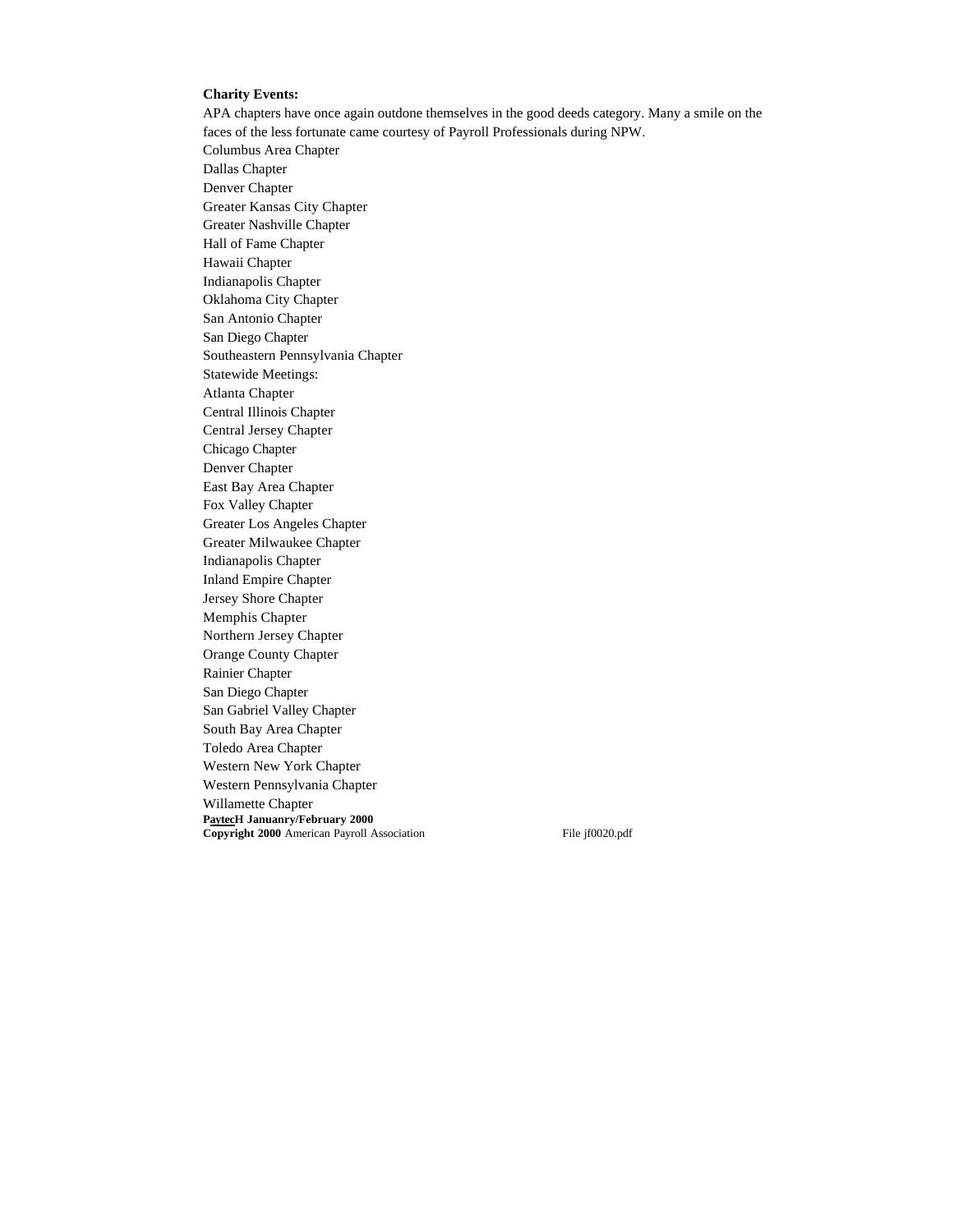## **Local School Visits:**

Nothing like a trip to the local high school to bring back all kinds of memories from the glory days. Local chapter representatives hit the classrooms to spread a little light on a very important subject for today's teens—earning money! Albuquerque Chapter CenTex Chapter Columbus Area Chapter Denver Chapter Greater Kansas City Chapter Greater Rochester Chapter Jacksonville Chapter Miami Valley Chapter San Antonio Chapter South Bay Area Chapter Southeastern Pennsylvania Chapter Suncoast Bay Area Chapter Susquehanna Valley Chapter Topeka Chapter Office Celebrations: From the wild to the subdued, fun was had by all! Albuquerque Chapter Central Jersey Chapter Central Valley Chapter Denver Chapter Florida Goldcoast Chapter Greater Boston Chapter Inland Northwest Chapter Mid-Michigan Chapter Nebraska Chapter Northern Jersey Chapter Oklahoma City Chapter Rainier Chapter San Joaquin — Sacramento Valley Chapter South Carolina Chapter Southeastern Pennsylvania Chapter Susquehanna Valley Chapter Topeka Chapter Washington Metro Area Chapter

**PaytecH Januanry/February 2000**